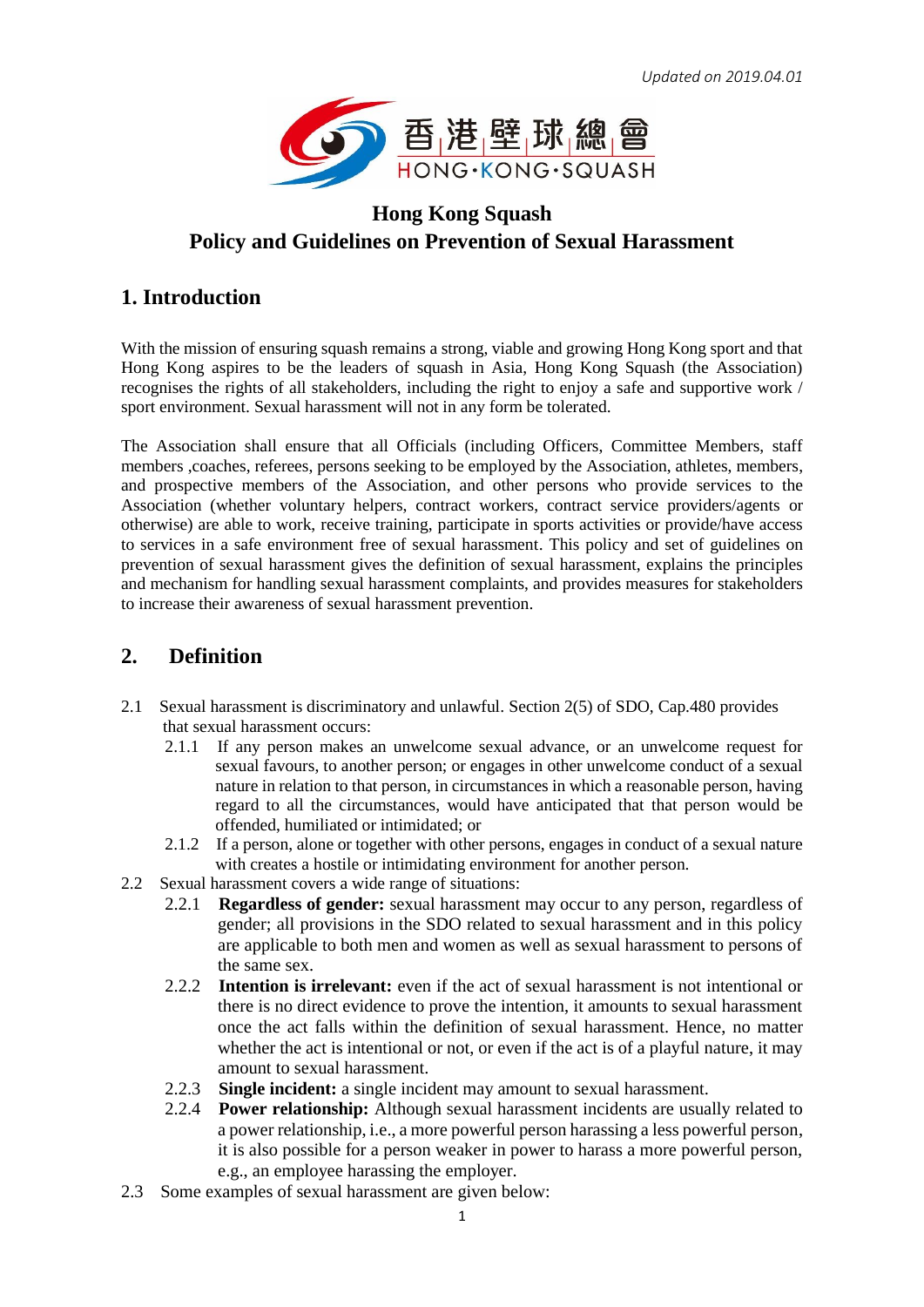- 2.3.1 Repeated attempts to make a date, despite being told "NO" each time
- 2.3.2 Comments with sexual innuendoes and suggestive or insulting sounds
- 2.3.3 Sending or displaying sexually obscene or suggestive photographs or literature by telephone, letter, email, WhatsApp and by any other means.

#### **3. Handling Sexual Harassment**

- 3.1 A person who believes himself/herself to be a victim of sexual harassment should take action immediately. Do not ignore sexual harassment as the harasser may misinterpret a lack of action as approval or condonation of the behaviour. Making a delayed complaint could also cause difficulties to the investigation and the collection of evidence. The Association shall ensure that no one will be punished because of lodging a complaint in good faith. There is also a time bar for lodging a complaint with the Equal Opportunities Commission (EOC) or to take legal action. If the person who is sexually harassed intends to lodge a complaint with EOC, he/she should take action within 12 months after the incident occurred. Otherwise, EOC will not handle the case unless there are justifiable reasons for the delay. Any decision to take legal proceedings to the District Court should be made within 2 years from the date of the incident.
- 3.2 Every person has a right to lodge a complaint on sexual harassment. A third party who witnesses sexual harassment could also report the incident. When a person is sexually harassed, he/she may take the following actions:
	- 3.2.1 Speak up at the time. Tell the harasser that his/her act is unwelcome and should stop immediately.
	- 3.2.2 Keep a written record of the incidents, including the dates, time, location, witnesses and nature (what the harasser has said or done) and the complainant's own response.
	- 3.2.3 Tell someone he/she trusts and ask for emotional support and advice.
	- 3.2.4 Lodge a complaint to the Executive Director (ED) and the Honorary Secretary of the Association.
	- 3.2.5 Lodge a complaint with EOC and request investigation or conciliation. In case conciliation fails, the complainant may request EOC to provide legal assistance (telephone number: 2511-8211). For enquiries or complaints, please refer to EOC's website:<http://www.eoc.org.hk/eoc/graphicsfolder/complaint.aspx>
	- 3.2.6 Consult a lawyer; report to the police or file a civil law suit against the harasser as the victim may deem fit.
	- 3.2.7 The Association's internal mechanism for handling sexual harassment complaints does not affect the lodging of complaints with EOC, reporting of incidents to the police or filing of a lawsuit in the District Court.

#### **4. Mechanism for Handling Sexual Harassment Complaints**

4.1 The Association has established both informal and formal mechanisms for handling sexual harassment complaints. The differences between the two mechanisms are summarized in the following table:

|             | <b>Informal mechanism</b>       | <b>Formal mechanism</b>          |
|-------------|---------------------------------|----------------------------------|
| Suitability | - For relatively minor / single | - For more serious or repetitive |
|             | incidents of sexual harassment  | sexual harassment complaints     |
|             | - When the complainant does not | - When sexual harassment         |
|             | want to start the formal        | continues or when it is not      |
|             | mechanism or wishes to          | possible to resolve the conflict |
|             | maintain a work relationship    | by the informal mechanism        |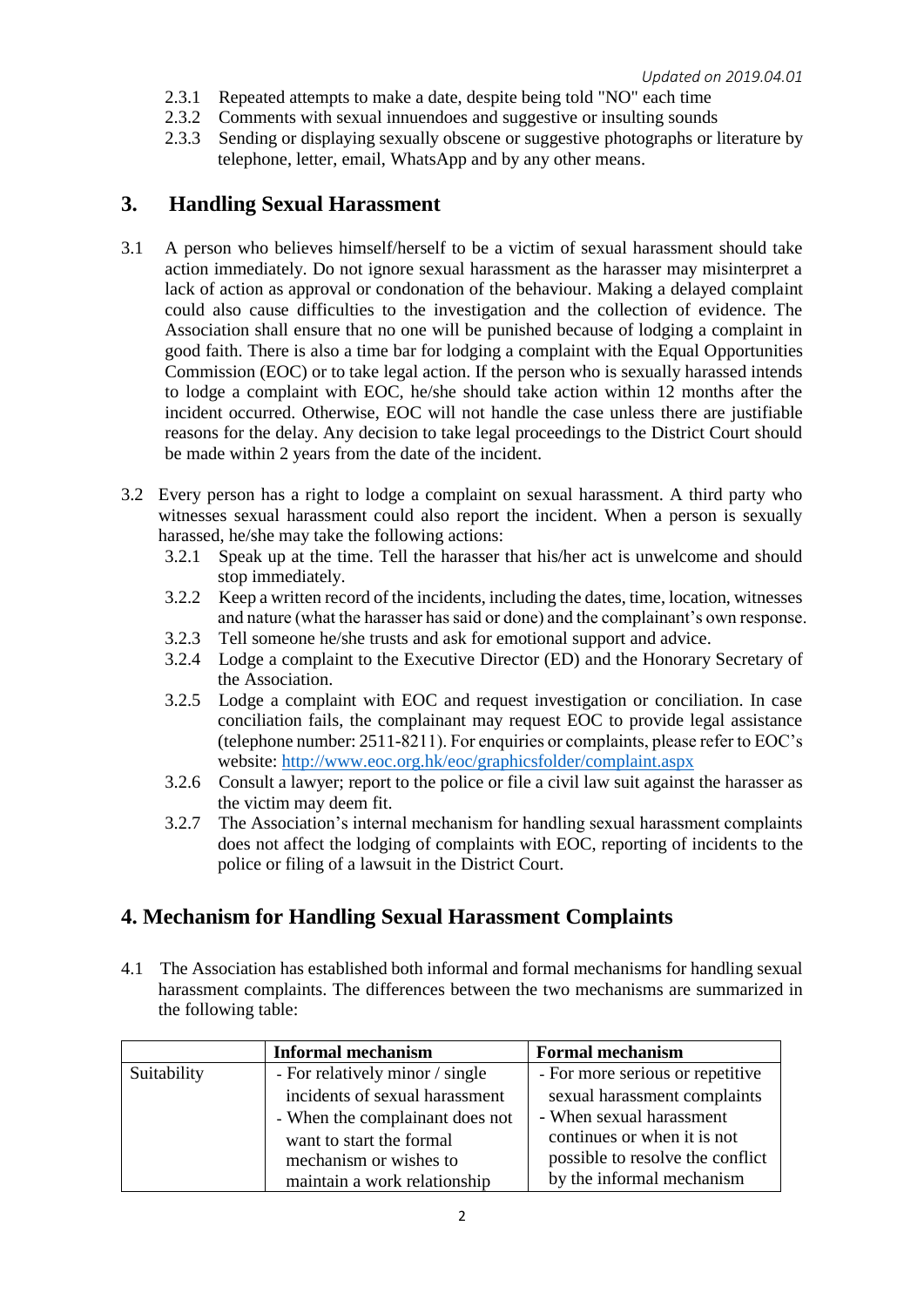|               | with the complainee                                               |                                                            |
|---------------|-------------------------------------------------------------------|------------------------------------------------------------|
|               |                                                                   |                                                            |
|               |                                                                   |                                                            |
| Committee     | - Conciliation Committee / a                                      | - Disciplinary Sub-Committee                               |
|               | Conciliator                                                       |                                                            |
| Process       | - Explain the process / rules of                                  | - Formally interview the                                   |
|               | the meeting (e.g. record,                                         | complainant and collect a                                  |
|               | confidentiality)                                                  | statement                                                  |
|               | - Find out the complainant's                                      | - Inform the complainee about                              |
|               | allegations and demands                                           | the complaint and give him the                             |
|               | - Explain the different complaint                                 | opportunity to respond to the                              |
|               | handling mechanisms to the                                        | allegation                                                 |
|               | complainant                                                       | - Interview witnesses, if any                              |
|               | - Try to understand the incident                                  | - Collect evidence<br>- If primary assessment              |
|               | from the complainee's                                             | concludes that nature of                                   |
|               | perspective<br>- Resolve the problem through                      | complaint is so serious that it                            |
|               | conciliation and reach a                                          | may amount to a criminal                                   |
|               | settlement if possible                                            | violation, a decision has to be                            |
|               | - Does not involve an                                             | made whether or not to report                              |
|               | investigation                                                     | the matter to the police, prior                            |
|               |                                                                   | to any disciplinary                                        |
|               |                                                                   | consideration.                                             |
|               |                                                                   | - Make a finding on the balance                            |
|               |                                                                   | of probabilities (i.e. is it more                          |
|               |                                                                   | likely than not that sexual<br>harassment has occurred?)   |
|               |                                                                   | - Prepare a written report,                                |
|               |                                                                   | giving an account of the                                   |
|               |                                                                   | investigation outcome,                                     |
|               |                                                                   | disciplinary actions (if any)                              |
|               |                                                                   | and the considerations behind                              |
|               |                                                                   | it                                                         |
|               |                                                                   | - Inform both the complainant                              |
|               |                                                                   | and complainee of the                                      |
|               |                                                                   | outcome                                                    |
|               |                                                                   | - Take disciplinary actions and<br>handle appeals (if any) |
| Advantages    | - Potentially quicker to process                                  | - Provides a formal record of                              |
|               | and to solve the problem                                          | complaint                                                  |
|               | - Provides an opportunity to                                      | - Appropriate disciplinary                                 |
|               | inform the complainee of the                                      | measures / actions may be                                  |
|               | organization's policy and of                                      | taken                                                      |
|               | how their behaviour is affecting                                  |                                                            |
|               | others                                                            |                                                            |
| Disadvantages | - Less easy to monitor                                            | - Takes a longer time to process                           |
|               | - Details of the process and                                      |                                                            |
|               | outcome may not be                                                |                                                            |
|               | documented                                                        |                                                            |
|               | - Complainees may feel that they<br>have been treated unfairly as |                                                            |
|               | they have no chance to put the                                    |                                                            |
|               | record straight                                                   |                                                            |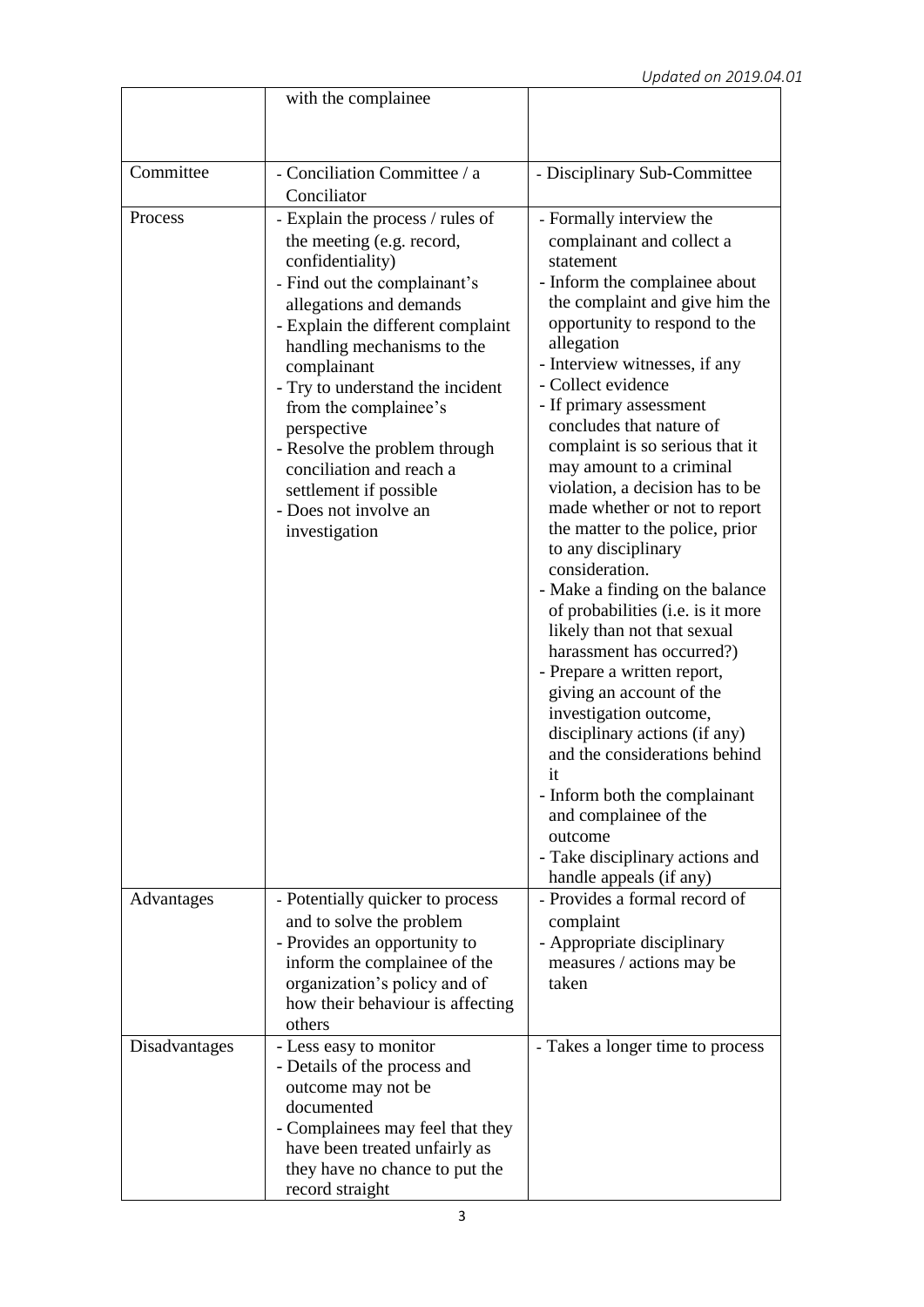| - Effectiveness may be affected<br>by the power dynamics between<br>the parties |  |
|---------------------------------------------------------------------------------|--|
|                                                                                 |  |

- 4.2 When a verbal or written complaint is received, the Association will pass it to the ED for consideration. Depending on the seriousness of the complaint and the complainant's wish, either the Conciliation Committee / a Conciliator would be assigned by the ED after consultation with the Hon. Secretary (HS), or the Disciplinary Sub-Committee appointed by the HS will be formed to handle the complaint.
- 4.3 The membership composition of the committees should preferably consist of similar number of both genders. For conciliation, the person or the Committee in charge of the process should be agreed by both the complainant and the complainee, failing which the complaint shall be passed to the Disciplinary Sub-Committee.
- 4.4 If the complainant is a minor, he/she could be accompanied by a parent / guardian / relative to attend meetings related to the complaint.
- 4.5 The Conciliator / Conciliation Committee will keep a brief account of the steps taken to resolve a case. All proceedings of the Disciplinary Sub-Committee will be recorded in a detailed written report.
- 4.6 The Conciliator / Conciliation Committee may propose terms of settlement with the consent of both parties (e.g. requiring the alleged harasser to apologize, to attend counselling sessions, or to pay compensation). If a case of sexual harassment is established by the Disciplinary Sub-Committee, the Association may take appropriate disciplinary measures against the harasser (e.g. requiring the harasser to face dismissal or termination of employment contract, or to be suspended or dismissed from the Delegation depending on the nature of the cases).
- 4.7 Where the behaviour in a sexual harassment case also amounts to a criminal offence, such as indecent assault, and distribution or display of indecent and obscene articles, the Association may consider referring the case to the police on its own motion.
- 4.8 There is a time bar for lodging a complaint with the EOC or to take legal action. If the person who is sexually harassed intends to lodge a complaint with the EOC, he/she should take action within 12 months after the incident occurred. Otherwise, the EOC will not handle the case unless there are justifiable reasons for the delay. Any decision to take legal proceedings to the District Court should be made within 24 months after the incident occurred.

Considering that any delay in lodging a complaint could cause difficulty to the investigation and the collection of evidence, a victim should lodge a complaint within 12 months after the incident occurred. For cases with justifiable reasons, the Association may at its own discretion consider to handle delayed complaints.

- 4.9 If necessary, support and counselling can be offered to the complainant.
- 4.10 The specific disciplinary actions to which sexual harassment acts could lead and what the maximum penalty is, for instance, verbal or written warning, attending counseling sessions/anti-sexual harassment training, being dismissed, etc. are at the discretion of the Association. If the case involves possible criminal offences, the organization should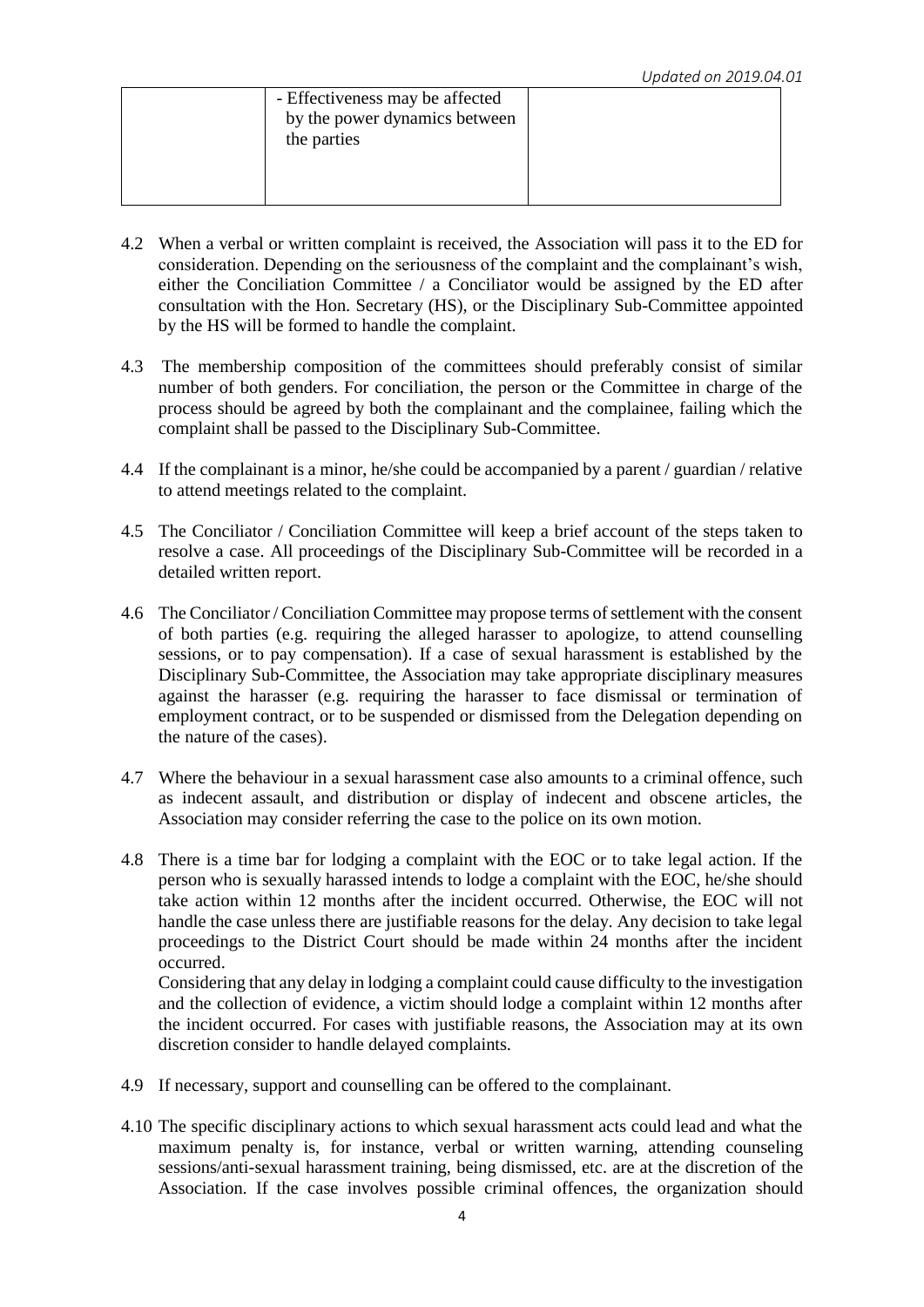consider reporting it to the police. On top of the aforementioned disciplinary action, the two parties may include other terms in their mutually agreed settlement agreement after conciliation (if they choose to settle the matter through conciliation), for instance, making apologies and paying compensation.

4.11 A flow chart on handling sexual harassment complaints is appended in the Annex for reference.

#### **5. Principles of Handling Sexual Harassment Complaints**

- The Association shall handle sexual harassment complaints based on the following principles:
- 5.1 **Fairness:** enquiries and complaints should be handled in a just and impartial manner to ensure that the complainant and the alleged harasser are fairly treated, and both parties have chances to present their case.
- 5.2 **Confidentiality:** assurance should be given to complainants that all information and records related to a sexual harassment complaint must be confidential and will only be disclosed to relevant staff members handling the case and the alleged harasser on a needto-know basis.
- 5.3 **Promptness:** complaints should be handled promptly because both the complainant and the alleged harasser are under pressure. The Association pledges to deal with complaint cases without any delay.
- 5.4 **Transparent procedures**: the handling procedures related to sexual harassment complaints should be made known to Officers, staff, coaches, members and all other persons related to the Association.
- 5.5 **Protection for complainants and witnesses**: complainants and witnesses should be protected against victimization, including retaliation. According to section 9 of the SDO, victimization occurs when a person is treated less favourably after filing a complaint or acting as witness. Victimization is in itself an unlawful act of discrimination.
- 5.6 **Avoiding conflict of interest**: if the staff member who handles the enquiry / complaint case is closely related to the complainant or the alleged harasser (e.g. relatives), or the alleged harasser is the person-in-charge of handling sexual harassment complaints, the case should be handled by another person.
- 5.7 **Anonymity**: in the case of an anonymous complaint, the Association shall consider the evidence and seriousness of the case before making inquiries or conducting investigations.
- 5.8 **Discretion**: empathy shall be shown to the feelings of complainants (e.g. avoiding asking the complainant to repeat his/her story, appointing investigators of the same sex to interview the complainant) to ensure that the complainant would not be unnecessarily distressed or humiliated. Complaint cases should be handled discreetly such that related parties would not be unnecessarily distressed.

#### **6. Measures for Prevention of Sexual Harassment**

6.1 The Association shall promulgate this policy and set of guidelines to all committee members, staff members, coaches, referees, officials, athletes and members of Hong Kong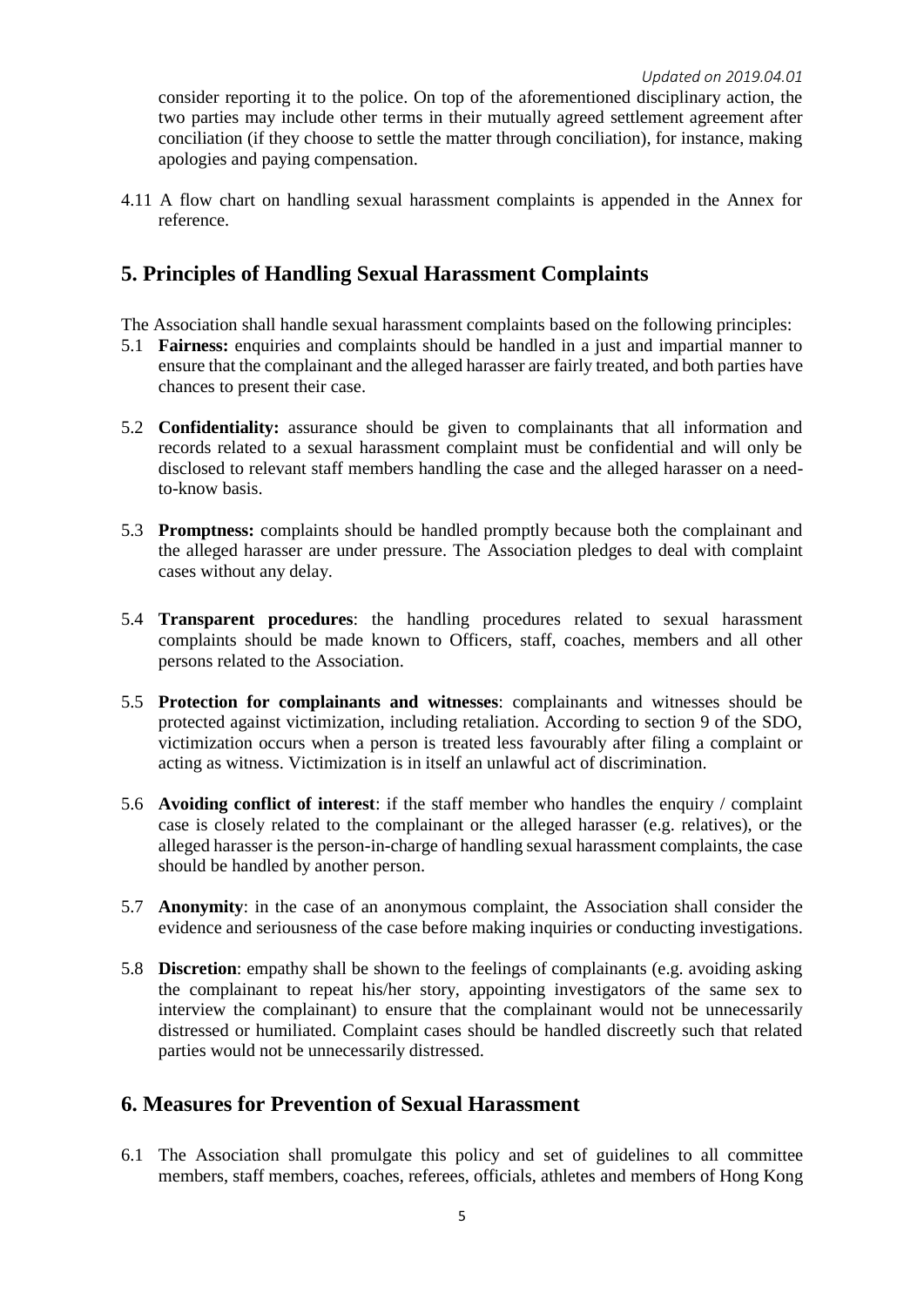Squash to enhance their awareness of sexual harassment prevention. This policy and set of guidelines shall also be uploaded onto the Association's website for stakeholders' reference and shall undergo review once every five years.

- 6.2 Stakeholders may refer to the International Olympic Committee's website for the Consensus Statement on "Sexual Harassment and Abuse in Sport", the Toolkit for "Safeguarding athletes from harassment and abuse in sport" and measures for prevention of sexual harassment.
- 6.3 The Association will collaborate with EOC or other relevant organizations to provide seminars or workshops on prevention of sexual harassment to stakeholders on a needs basis.
- 6.4 The Association will provide regular training to staff members to enhance their awareness of sexual harassment prevention. Training will also be provided to staff members who need to handle complaints of sexual harassment.
- 6.5 In the recruitment of coaches, the Association shall, before offering an appointment to a coach, require him/her to provide proof that he/she does not have any criminal conviction records against a specified list of sexual offences under the Sexual Conviction Record Check scheme. Upon appointment, a coach shall be required to sign an agreement to this policy and set of guidelines. The Association shall also require all other potential employees who need to be in contact with children or mentally incapacitated persons at work to apply for the Sexual Conviction Record Check before offering appointment to them. If the aforementioned persons are from outside Hong Kong, they shall be required to provide proof issued by their previous country/region of residence to the effect that they do not have any criminal conviction records of sexual offences.
- 6.6 The Association will inform all stakeholders of the seriousness and unlawfulness of sexual harassment; all coaches under employment contracts with the Association and members of Hong Kong, China Delegation for major games and/or championships will be required to sign an undertaking on this issue.
- 6.7 For enquiries or complaints, please feel free to contact the Executive Director of the Association at telephone number 2869 0611 or email to emilymak@hksquash.org.hk.